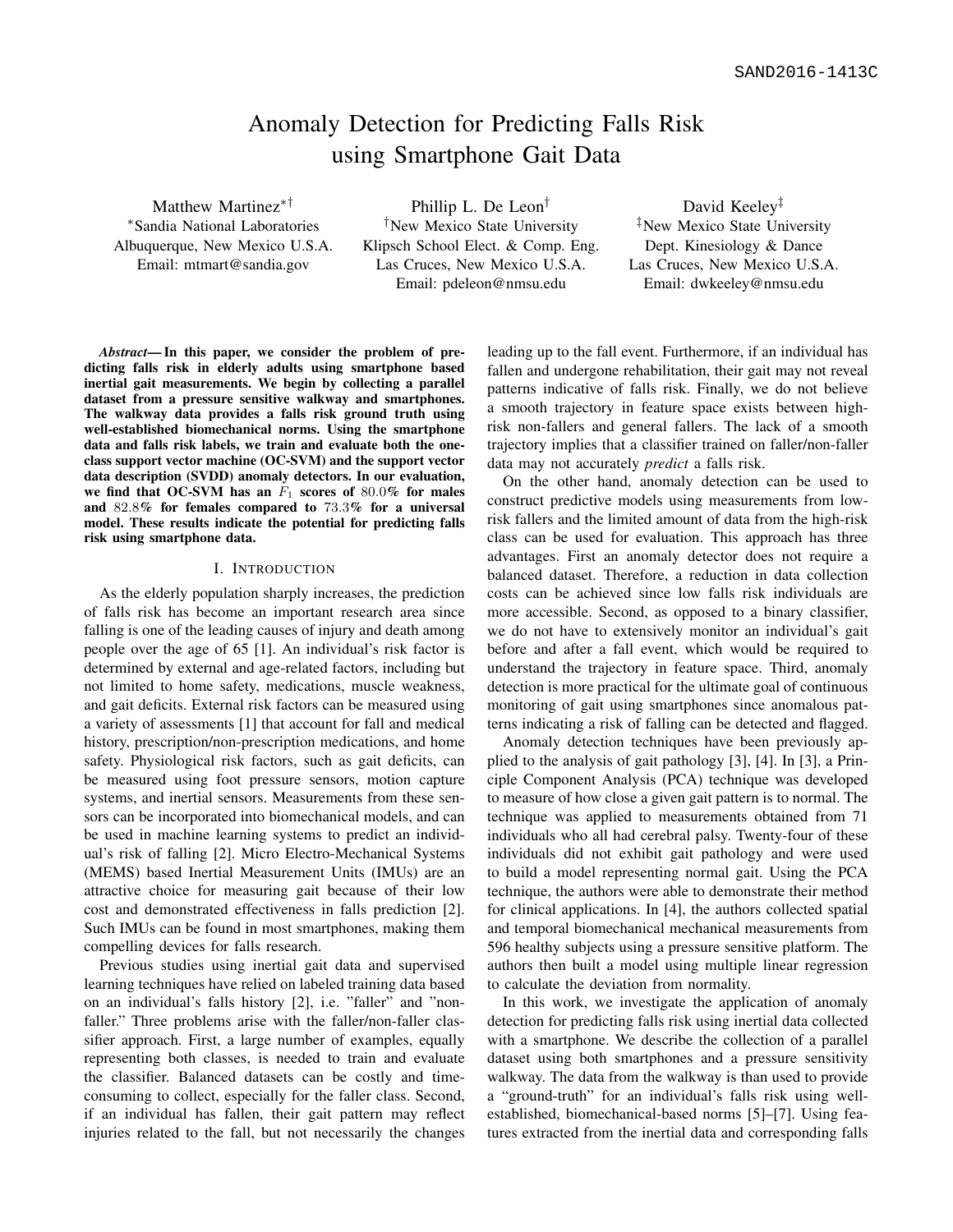risk values, we train and evaluate the anomaly detector; we consider both the OC-SVM and the SVDD. This paper is organized as follows. In Section [II,](#page-1-0) we review the OC-SVM and the SVDD. In Section [III,](#page-1-1) we discuss the collection of gait data, calculation of falls risk, data processing and feature extraction. In Section [IV,](#page-2-0) we describe the model building process and evaluation metric based on the  $F_1$  score and in Section [V](#page-2-1) we provide simulation results. Finally, in Section [VI](#page-3-0) we give our conclusions.

## <span id="page-1-0"></span>II. SUPPORT VECTOR MACHINE BASED ANOMALY **DETECTION**

Both one-class (anomaly) and two-class (binary) classification problems assign a previously unseen data point to one of two predefined classes. Training data is represented as an *n*-dimensional feature vector,  $\mathbf{x} = [x_0, x_1, \dots, x_{n-1}]^T$ and appropriately labeled as  $y = +1$  for the positive class or  $y = -1$  for the negative class. In the two-class problem, labeled training data from both classes is first used to construct a decision boundary in feature space for the SVM [8]. Then depending on which side of the decision boundary the unseen data point lies on, the class is estimated. In the one-class problem, the classifier is trained using data from only one class. When used for novelty detection, only data points from the normal class,  $y = -1$  are used in training. When used for anomaly detection, unlabeled data points from both classes are used and examples from the positive, negative class correspond to the anomalous, normal data points, respectively.

As described in [9], the OC-SVM uses a hyperplane to separate data points from the feature space's origin according to a maximum margin constraint. The method returns a binary decision function,  $f(\mathbf{x}) \in \{+1, -1\}$ , which captures regions of the input space containing the majority of data points. A decision,  $\hat{y} = -1$  corresponds to the region containing a majority of data points and  $\hat{y} = +1$  corresponds to other region(s).

Construction of  $f$  is achieved by solving the constrained, quadratic programming problem

$$
\begin{array}{ll}\text{minimize} & \|w\|^2 + \frac{1}{\nu n} \sum_{i} \zeta_i - \rho\\ \text{subject to} & w \cdot \Phi(\mathbf{x}_i) \ge \rho - \zeta_i \end{array} \tag{1}
$$

where the parameter  $0 < \nu \leq 1$  establishes a lower bound on the number of training samples used as support vectors and an upper bound on the fraction of training examples that are considered outliers,  $\zeta_i \geq 0$  are the slack variables,  $x_i$  are the support vectors,  $\Phi$  is a non-linear mapping from feature space to a higher dimension space, and w and  $\rho$  are parameters characterizing the hyperplane.

The decision function is then

$$
f(\mathbf{x}') = \text{sgn}\left[\sum_{i} \alpha_i K(\mathbf{x}_i, \mathbf{x}') - \rho\right]
$$
 (2)

where  $x'$  is the test example,  $\alpha_i$  are Lagrange multipliers, and K is the kernel function defined as  $K(\mathbf{x}, \mathbf{x}') = \Phi(\mathbf{x})^T \Phi(\mathbf{x}')$ .

As described in [10], the SVDD uses a hypersphere to form a boundary around data points in the feature space. The hypersphere is described by its center point, a and radius,  $R > 0$ . The volume of the hypersphere is minimized such that all training data,  $x_i$ , are contained within the hypersphere. To allow for outliers in the data, slack variables allow the distance from  $x_i$  to a to be greater than R. The hypershere parameters are obtained by solving a constrained, quadratic programming problem

$$
\begin{array}{ll}\text{minimize} & R^2 + C \sum_i \zeta_i\\ \text{subject to} & \|\mathbf{x}_i - \mathbf{a}\|^2 \le R^2 \end{array} \tag{3}
$$

where C is a penalty parameter,  $x_i$  are support vectors, and  $\|\cdot\|$  is the Euclidian distance measure. A new datapoint,  $x'$ is evaluated as anomalous (outside the target class) if it lies outside the hypersphere,  $\|\mathbf{a} - \mathbf{x}'\| > R$ .

III. GAIT DATA

#### <span id="page-1-1"></span>*A. Data Collection*

For this study, gait data was collected from two sensor platforms: a pressure sensitive walkway and two Apple<sup>®</sup> iPhone $\mathcal{F}$  6. The walkway performed measurements of planter force and pressure while both smartphones measured gait. During each trial, a participant walked down the walkway (outbound), turned around, and returned. For the outbound pass, both platforms collected data in parallel and only the smartphones collected data for the return pass. In total, data was collected for 24 participants. Fourteen of the participants were female and ten were male. Due to a technical issue, one smartphone on one participant was unusable. In addition, only nine participants completed both outbound and return passes. In total, we collected smartphone-based inertial gait measurements from 66 walking segments (outbound or return). We also collected 24 sets of biomechanical measurement from the walkway.

#### *B. Determining Falls Risk Ground Truth from Walkway Data*

The walkway measurements were used to calculate a falls risk ratio for each participant. The initial assessment of the individual's gait was used to determine a measure of stability (central tendency) and instability (variance). Following the initial assessment, classification of individuals with increased falls risk was performed using a two-step process. First, the gait data was analyzed using factor analysis to ensure the variables were consistent with previous reports [5], [6], i.e. gait velocity, cadence and stride length load on the "pace factor" (Factor 1) and both percent time in double leg support and percent time in swing load on a "rhythm factor" (Factor 2). Second, a falls risk ratio [7] was calculated using the percentage of change in both Factor 1 (cadence, stride length and gait velocity) and Factor 2 (percent time in double leg support and percent time in swing). Due to cross-correlations in the gait variables, a participant was considered to have an elevated risk, i.e.  $y = +1$  if the risk ratio was greater than 8% on two of the three variables loading on Factor 1 and greater than 8% on both variables loading on Factor 2. From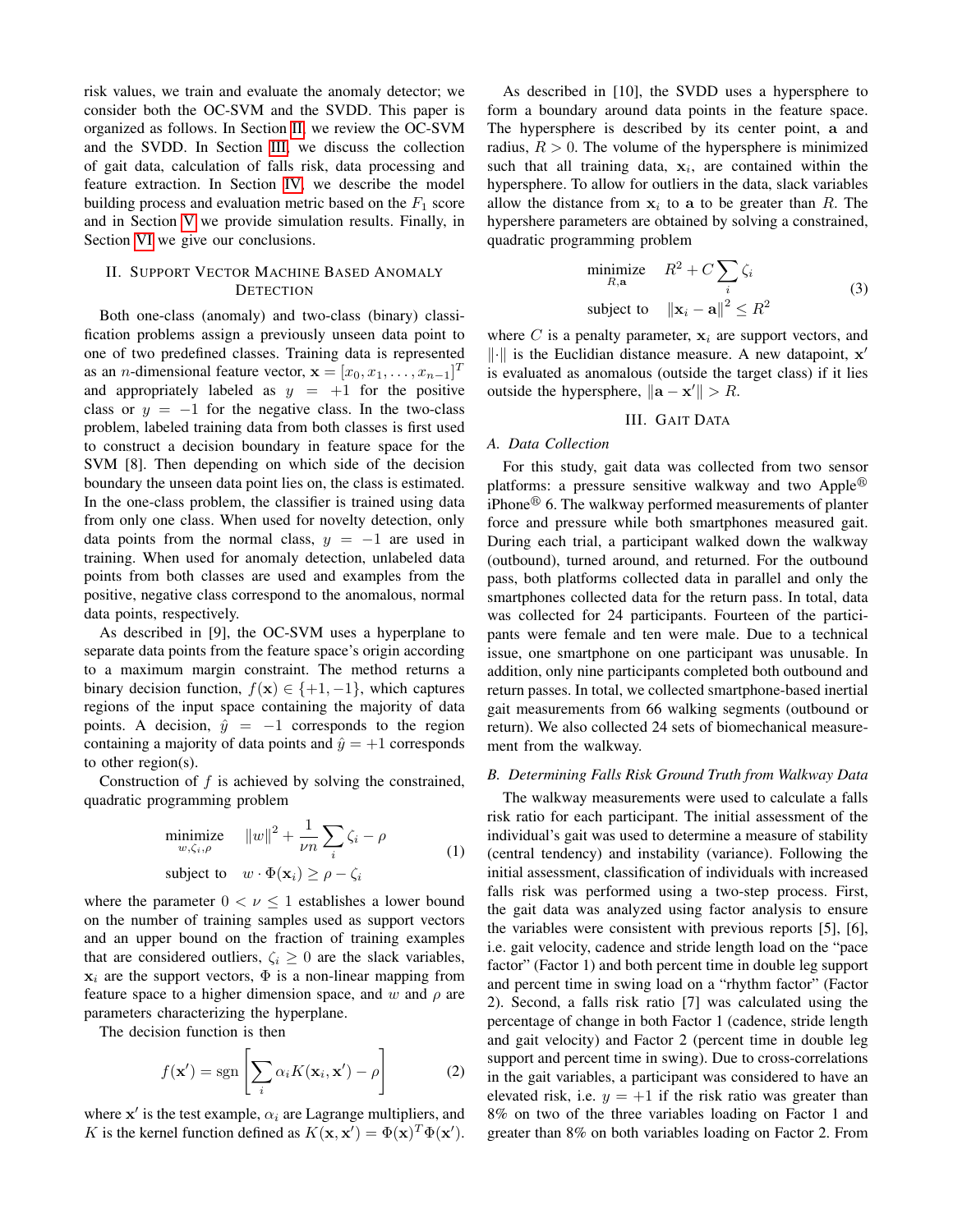this, 14 participants were considered as high risk for falling and 10 as not.

## *C. Post-Processing Smartphone Data*

Post processing occurred in two stages. First, the acceleration signals were trimmed to remove any segments not corresponding to active walking. This includes the signal segment prior to the participant walking down the walkway, the turn around, and any segment after the participant finishes both passes. A semi-automated MATLAB® program was developed to assist in this process and additional details can be found in [11]. Second, a Savitsky-Golay (SG) filter, with a third order polynomial and 51 sample frame length, was applied to the acceleration signals to remove short-term fluctuations caused by the accelerometers [12]. SG filtering is preferred over a moving-average filter due to its ability to smooth the signal without distorting the peaks.

#### *D. Feature Extraction*

An extensive analysis of features used in falls risk classification can be found in [2]. From this study, the authors determined that the most discriminating features are computed using the spectrum of the acceleration signals. In our research, we use features 11-13 and 19-33 from Table I in [13]. Feature extraction is performed for the  $x-$ ,  $y-$ , and z-axis acceleration signals. For each signal, a Power Spectral Density (PSD) estimate is computed using Welch's Method using default settings in MATLAB $\mathcal D$  (Hamming window, 50% overlap, eight segments). The fundamental frequency is selected as the spectral peak with the greatest power appearing in the PSD. The remaining spectral peaks are assumed to be harmonic. Since human gait is quasi-periodic, it is not expected that the harmonics are exact multiples of the fundamental thus the peaks are sorted in order of occurrence and grouped into even and odd harmonics. Once grouped, features for each acceleration signal are extracted according to [2], [11], [13]. In total, seven features are extracted for each accelerometer axis and concatenated together to form a 21-D feature vector. Features 1, 8, and 15 are the fundamental frequencies for the  $x$ -,  $y$ -, and  $z$ -acceleration signals, respectively. Features 2-5, 9-12, 16-19 are the ratios of a harmonic (fundamental, second, third, and fourth) to the sum of the first six harmonics for the  $x-$ ,  $y-$ ,  $z$ -axis, respectively. Features 6, 13, 20 are based on the ratio of the sum of the first six harmonics to the sum of the remaining harmonics for the  $x$ -,  $y$ -,  $z$ -axis, respectively. Features 7, 14, 21 are based on the ratio of the sum of the even harmonics to the sum of the odd harmonics for the  $x-$ ,  $y-$ , and  $z$ acceleration signals, respectively.

#### IV. MODEL BUILDING

## <span id="page-2-2"></span><span id="page-2-0"></span>*A. Model Selection*

The model building process used in this study is a two step process. In the first step, a sequential forward selection (SFS) algorithm [14] is used to find the most relevant features that best predicts the target class. Features are sequentially added until no further improvement in the prediction can be made.

One of the disadvantages to the SFS algorithm is that once a feature is selected it will not be removed after additional features have been added. In the second step, hyperparameter optimization is performed using a grid search. The OC-SVM and SVDD methods each have one hyperparameter,  $\nu$  and  $C$ . Depending on the SVM kernel, additional hyperparameters may need to be optimized, i.e. Radial Basis Function (RBF) kernel's  $\gamma$  parameter which controls the width of the kernel. To improve robustness and avoid over-fitting, both feature selection and hyperparameter optimization were performed using leave-one-out cross-validation [14].

#### *B. Evaluation Metric*

Anomaly detection problems use unbalanced data sets, where the number of negative examples can far exceed the number of positive examples. For this reason, the use of classifier accuracy can be misleading, since the classifier can easily achieve a high level of accuracy by classifying all observations as the negative  $(y = -1)$  class. Instead, a more appropriate evaluation metric is the  $F_1$  score [15] defined as

$$
F_1 = 2 \times \frac{\text{Precision} \times \text{Recall}}{\text{Precision} + \text{Recall}} \tag{4}
$$

where

$$
\text{Precision} = \frac{t_p}{t_p + f_p} \text{ and } \text{Recall} = \frac{t_p}{t_p + f_n} \tag{5}
$$

and  $t_p$ ,  $f_p$ , and  $f_n$  are the number of true positives, false positives, and false negatives, respectively. Since both Precision and Recall are equally weighted, than a good anomaly detector should maximize both measures. A detector that performs moderately well on both measures is preferred over one that performs well on only a single measure; an anomaly detector which classifies randomly has  $F_1 = 0.5$ .

#### V. SIMULATION RESULTS

<span id="page-2-1"></span>Simulations were performed using MATLAB $\textcircled{\tiny{\textcirc}}$  and the LIBSVM library [16] which includes OC-SVM and SVDD implementations. For this study, both gender-dependent (male/female) and independent (universal) models were considered. The use of gender dependent models was motivated by work reported in [4], which noted differences in body mass and ratios between the body length segments can greatly effect models of normal gait. The model building process described in Section [IV-A](#page-2-2) was performed independently for each model; each SVM type was evaluated using the RBF and linear kernels.

Feature selection was performed recursively for an increasing number of feature set lengths, i.e. 1−21, to determine the optimal number of features for each model. For the feature selection process the default LIBSVM parameters were used. The results of the feature selection process are listed in Table [I](#page-3-1) where we find that universal models, in general, require fewer features than gender-dependent models. In particular Features 1, 3, 5, 8, 10, 12, 15, and 17 are the most discriminating. We find that for the universal models, eight features were selected. For female gait models, either eight